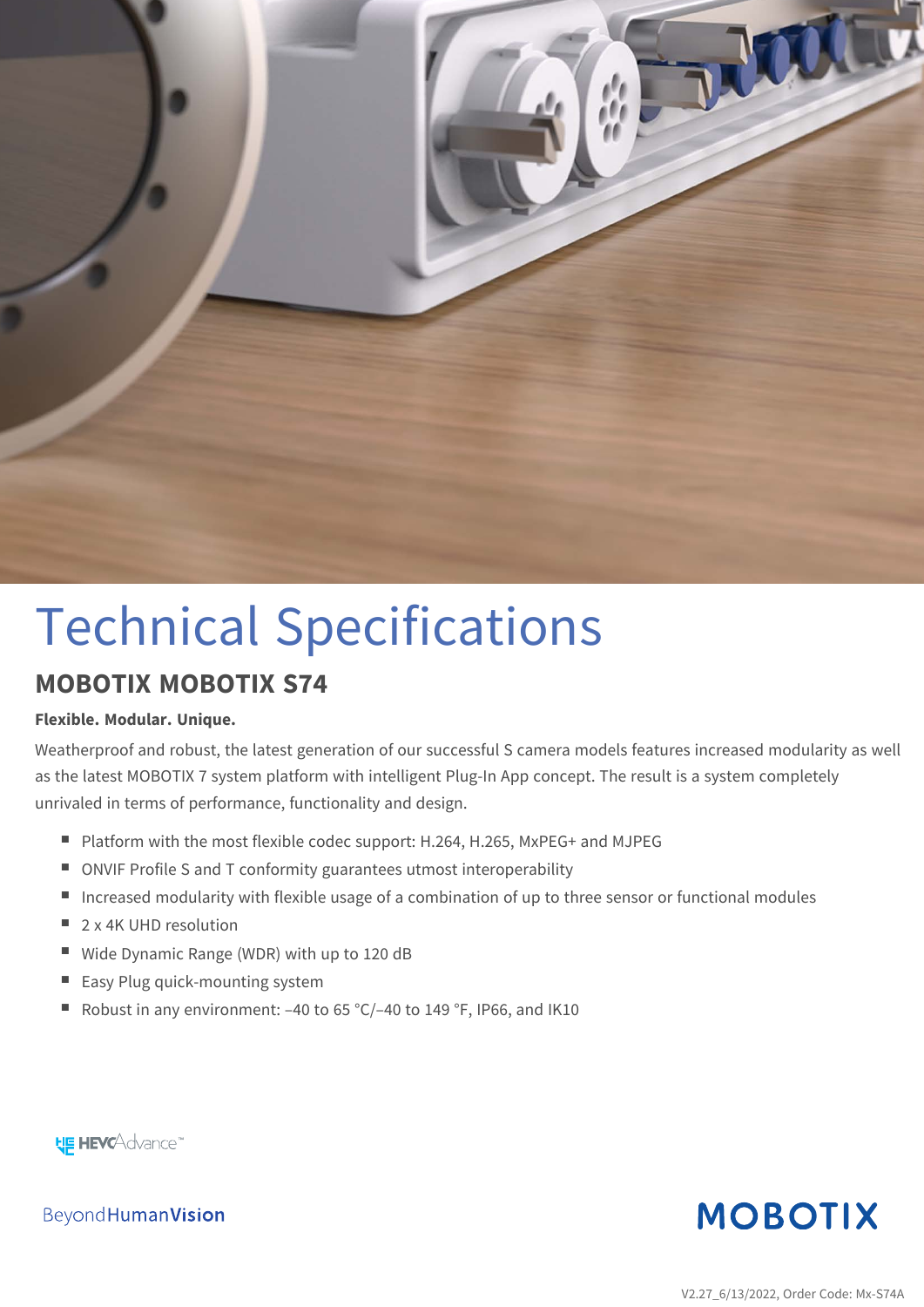### <span id="page-1-0"></span>**Hardware**

| <b>Feature</b>                     | <b>Properties</b>                                                                                          |
|------------------------------------|------------------------------------------------------------------------------------------------------------|
| Image sensor (color or B&W sensor) | up to 4K UHD 3840x2160, 16:9, 1/1,8"                                                                       |
| Light sensitivity                  | Color sensor (day): 0,1 lx @ 1/60s; 0,005 lx @ 1s<br>BW sensor (night): 0,02 lx @ 1/60s; 0,001 lx @ 1s     |
| Exposure control                   | Manual and automatic mode<br>1 s to $1/16,000$ s                                                           |
| Video codecs                       | ■ H.264, H.265 with Triple Streaming<br>$M \times PEG+$<br><b>MJPEG</b><br>ш                               |
| IK protection class                | IK10 (housing)                                                                                             |
| IP protection class                | <b>IP66</b>                                                                                                |
| Operating temperature range        | -40 to 65 °C/-40 to 149 °F                                                                                 |
| Min. cold start temperature        | $-30 °C/-22 °F$                                                                                            |
| <b>Relative Humidity</b>           | 95 % non-condensing                                                                                        |
| Internal DVR, out of the box       | MicroSD card (8 GB), MxPEG+ recording only                                                                 |
| I/Os                               | Hardware, p. 2 required                                                                                    |
| Microphone/Speaker                 | Hardware, p. 2 required                                                                                    |
| Passive infra-red sensor (PIR)     | Available with functional module, max. 4.5 Watt (see Hard-<br>ware, $p. 2$                                 |
| Infra-red illumination             | Three functional modules for wide-angle, standard, and tele<br>lenses                                      |
| Range of infra-red illumination    | Up to 30 m/100 ft (may be more depending on scene)                                                         |
| Max. power consumption             | 25 W                                                                                                       |
| Electrical surge protection        | Hardware, p. 2 required                                                                                    |
| PoE standard                       | PoE Plus (802.3at-2009)/Class 4 (Network slide in Board<br>required. See Hardware, p. 2 or Hardware, p. 2) |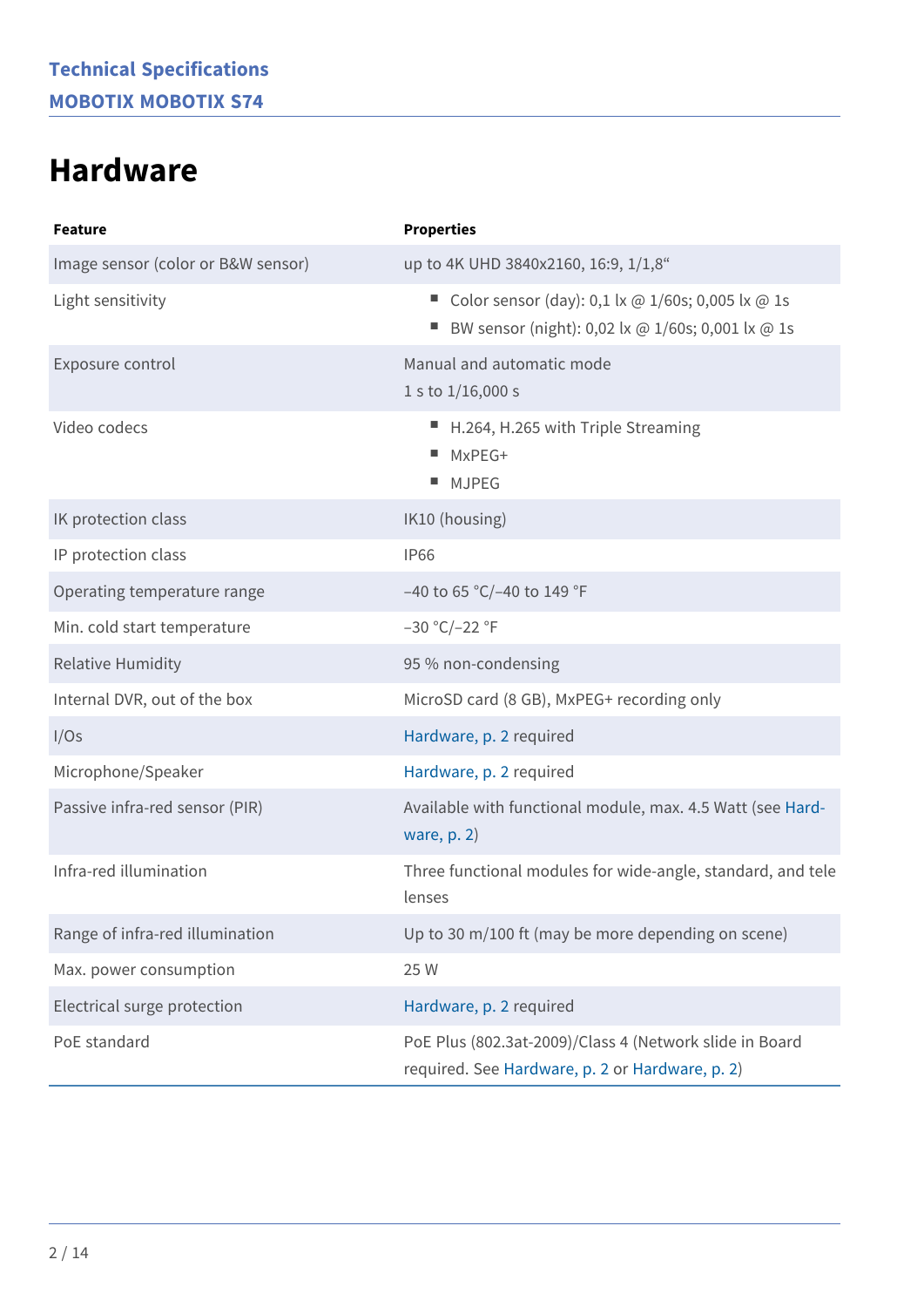#### **Technical Specifications MOBOTIX MOBOTIX S74**

| <b>Feature</b>                                | <b>Properties</b>                                                                                                                                                                                                                                                                          |
|-----------------------------------------------|--------------------------------------------------------------------------------------------------------------------------------------------------------------------------------------------------------------------------------------------------------------------------------------------|
| Interfaces                                    | 4 sensor / functional modules<br>USB-C                                                                                                                                                                                                                                                     |
|                                               | 2 Slots for slide in boards (Network, IOs etc.)                                                                                                                                                                                                                                            |
| <b>Mounting Options</b>                       | Wall-mountable                                                                                                                                                                                                                                                                             |
| <b>Dimensions</b><br>(height x width x depth) | 36 x 232 x 110 mm                                                                                                                                                                                                                                                                          |
| Weight without sensor modules                 | 1.130g                                                                                                                                                                                                                                                                                     |
| Housing                                       | Aluminum, PBT-30GF                                                                                                                                                                                                                                                                         |
| Standard accessories                          | 1 SD card 8 GB (installed)<br>1 Important Safety Information<br>1 Sticker with EAN number of camera<br>1 Sticker with IP address of camera<br>1 Module wrench (gray)<br>1 Lens wrench blue<br>4 Wood screws 4.5 x 60 mm<br>4 Dowels S8<br>2 Covers for screw plastic white                 |
| Detailed technical documentation              | www.mobotix.com > Support > Download Center > Mar-<br><b>keting &amp; Documentation</b>                                                                                                                                                                                                    |
| <b>MTBF</b>                                   | 80,000 hours                                                                                                                                                                                                                                                                               |
| Certificates                                  | EN 55032:2012AC:2013 Class A, EN 55035:2017, EN 50121-<br>4:2016, EN 61000-6-1:2007, EN 61000-6-2:2015, EN 61000-6-<br>3:2007A1:2011+AC:2012, EN 61000-6-4:2007A1:2011,<br>EN50581:2012, EN 62368-1:2014+AC:2015A11:2017+AC:2017,<br>47 CFR Part 15b Class A, AS/NZS CISPR 32:2015 Class A |
| Protocols                                     | DHCP (client and server), DNS, ICMP, IGMP v3, IPv4, IPv6,<br>HTTP, HTTPS, FTP, FTPS, NFS, NTP (client and server), RTP,<br>RTCP, RTSP, SFTP, SIP (client and server), SMB/CIFS, SNMP,<br>SMTP, SSL/TLS 1.3, UDP, VLAN, VPN, Zeroconf/mDNS                                                  |
| Manufacturer warranty                         | 3 years                                                                                                                                                                                                                                                                                    |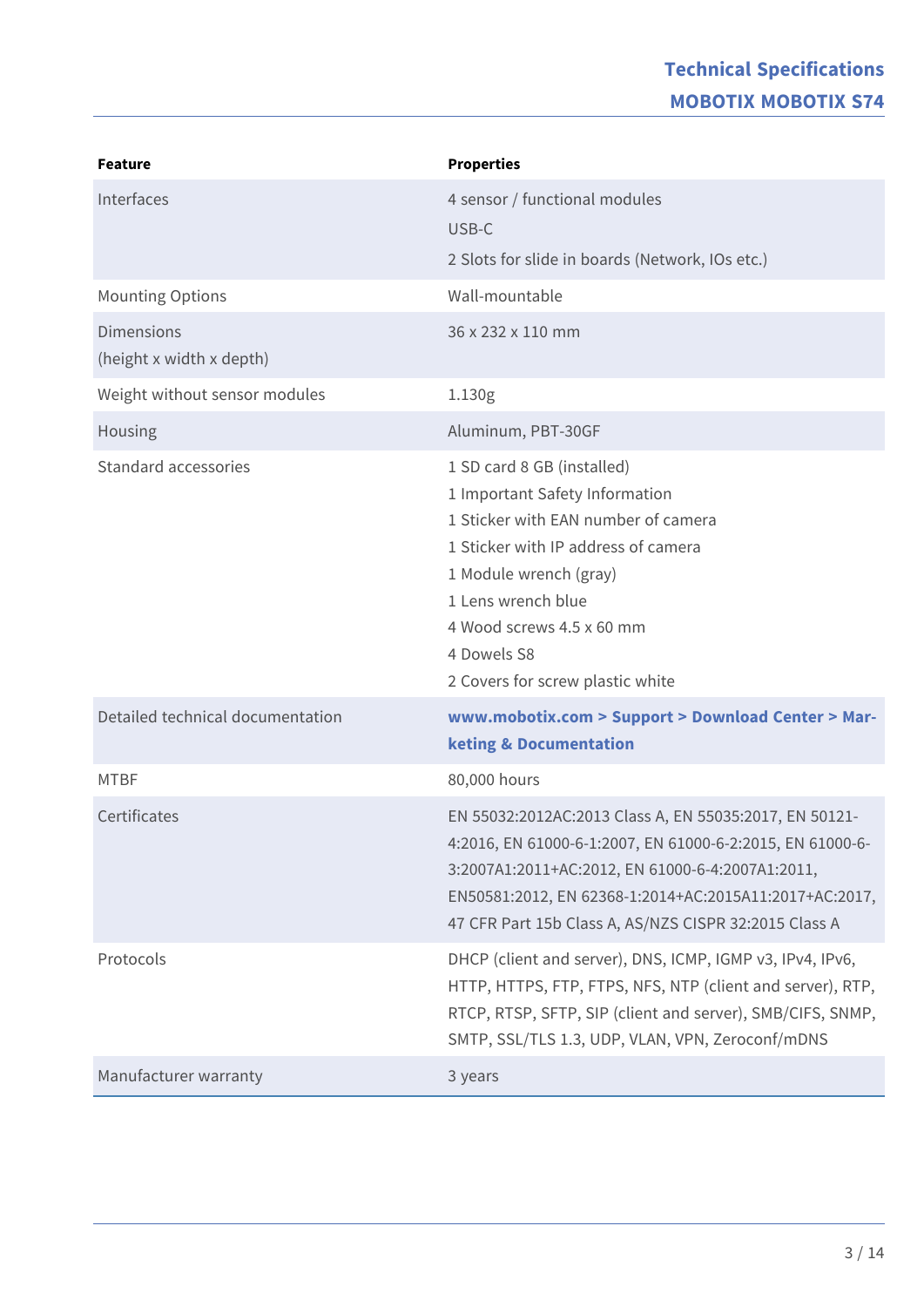### **Image Formats, Frame Rates, Image Storage**

| <b>Feature</b>            | <b>Properties</b>                                                                                   |
|---------------------------|-----------------------------------------------------------------------------------------------------|
| Available video codecs    | MxPEG+/MJPEG/H.264/H.265                                                                            |
| Image resolutions         | VGA 640x360, XGA 1024x576, HD 1280x720, FullHD 1920x1080, QHD 2560x1440,<br>4K UHD 3840x2160        |
| H.264 multi streaming     | <b>Triple Streaming</b>                                                                             |
| Multicast stream via RTSP | Yes                                                                                                 |
| Max. image resolution     | One sensor:<br>4K UHD, 3840x2160 (8MP)<br>Both sensors (dual image):<br>2x 4K UHD, 7680x2160 (16MP) |
| Max. frame rate           | MxPEG: 20@4K, H.264: 30@4K, H.265: 30@4K                                                            |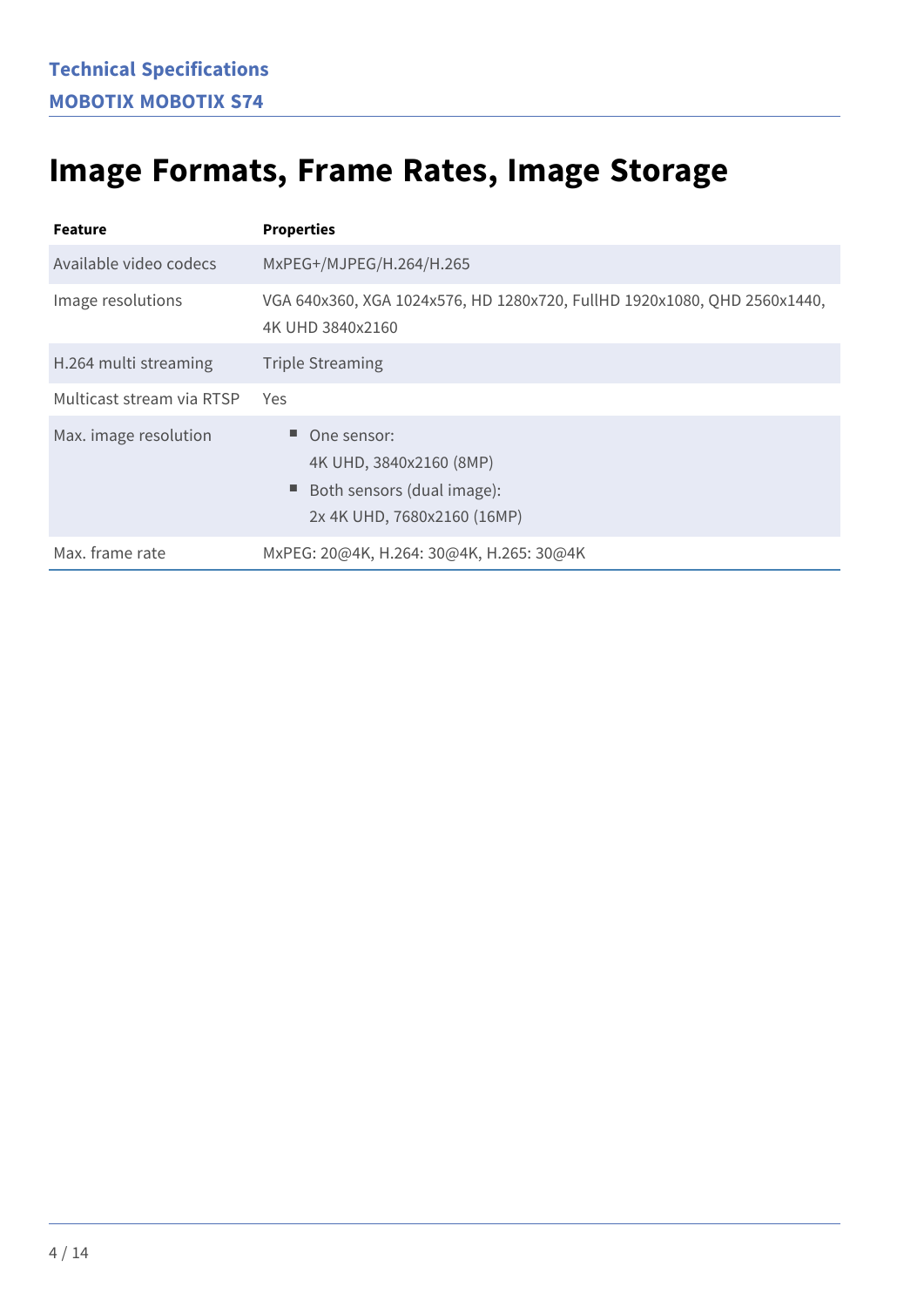### **General Features**

| <b>Feature</b>                          | <b>Properties</b>                                                                                                                                                                                                                                                                                                                                                                                                                                                                                                                                                                                                                                                          |
|-----------------------------------------|----------------------------------------------------------------------------------------------------------------------------------------------------------------------------------------------------------------------------------------------------------------------------------------------------------------------------------------------------------------------------------------------------------------------------------------------------------------------------------------------------------------------------------------------------------------------------------------------------------------------------------------------------------------------------|
| <b>WDR</b>                              | Up to 120 dB                                                                                                                                                                                                                                                                                                                                                                                                                                                                                                                                                                                                                                                               |
| Software features                       | ■ H.264, H.265 Multistreaming<br>Multicast stream via RTSP<br>ш,<br>Digital pan, tilt, zoom/vPTZ (up to 8x zoom)<br>Genetec protocol integration<br>■ Custom exposure zones<br>Snapshot recording (pre/post-alarm images)<br>■ Continuous recording<br>Event recording<br>н.<br>Time-controlled flexible event logic<br>■ Weekly schedules for recordings and actions<br>■ Event video and image transfer via FTP and email<br>Playback and QuadView via web browser<br>Animated logos on the image<br>Master/Slave functionality<br>■ Privacy zone scheduling<br>Remote alarm notification (network message)<br>Programming interface (HTTP-API)<br>MOBOTIX MessageSystem |
| <b>ONVIF compatibility</b>              | Profile S, T                                                                                                                                                                                                                                                                                                                                                                                                                                                                                                                                                                                                                                                               |
| Master/Slave functionality              | Yes                                                                                                                                                                                                                                                                                                                                                                                                                                                                                                                                                                                                                                                                        |
| Remote alarm notification               | email, network message (HTTP/HTTPS), SNMP, MxMessageSystem                                                                                                                                                                                                                                                                                                                                                                                                                                                                                                                                                                                                                 |
| DVR/storage management<br>(MxPEG+ only) | Within the camera via microSD card, on external USB and NAS devices, dif-<br>ferent streams for live image and recording, MxFFS with buffered archive, pre-<br>and post-alarm images, storage monitoring with error reporting                                                                                                                                                                                                                                                                                                                                                                                                                                              |
| Camera and data security                | User and group management, SSL connections, IP-based access control, IEEE<br>802.1X, intrusion detection, digital image signature                                                                                                                                                                                                                                                                                                                                                                                                                                                                                                                                          |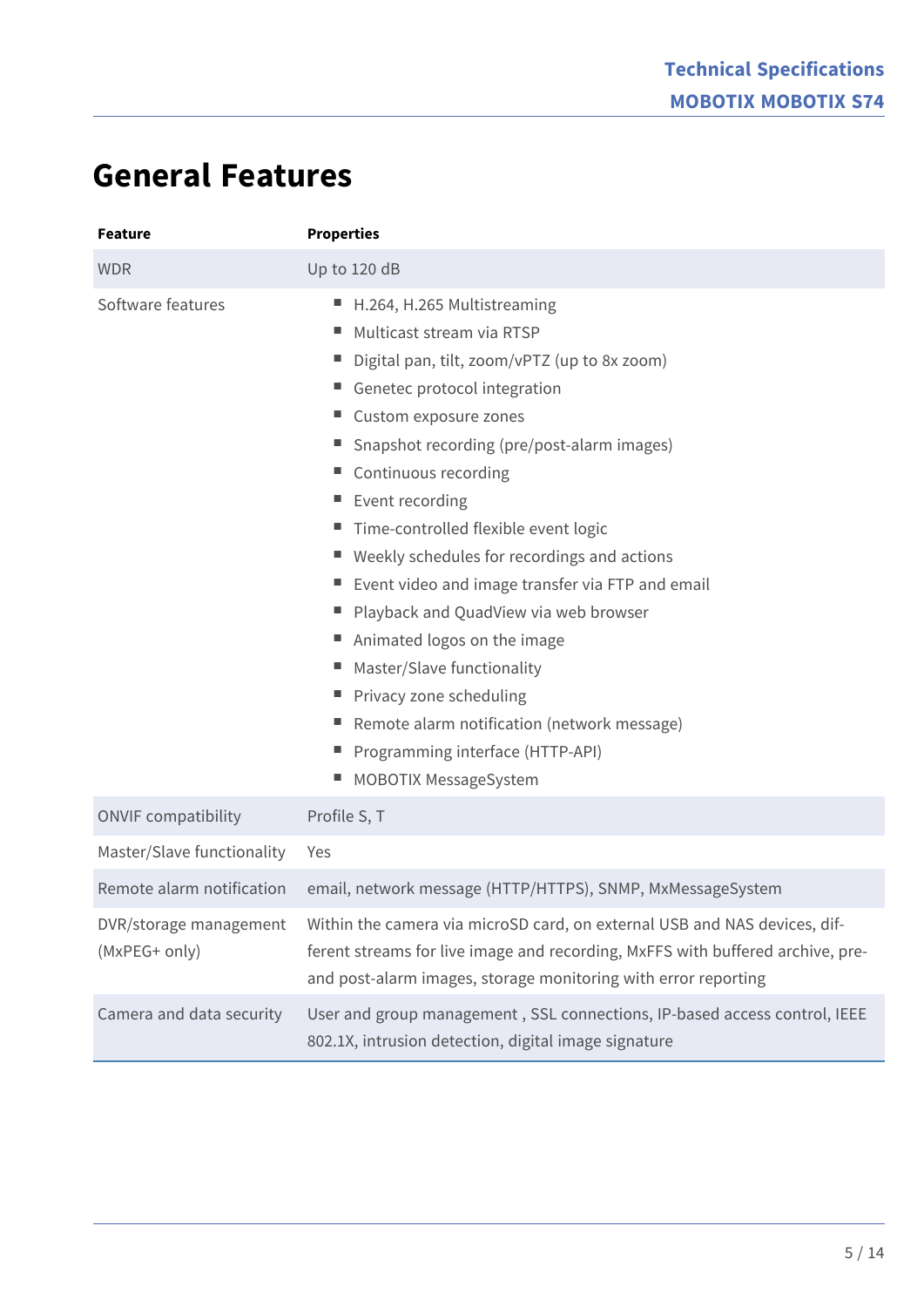### **Video Analysis**

| <b>Feature</b>             | <b>Properties</b>                                |
|----------------------------|--------------------------------------------------|
| Video motion detection     | Yes                                              |
| MxActivitySensor           | Version 1.0, 2.1 and object-based MxAnalytics AI |
| <b>ONVIF</b> compatibility | Profile S, T                                     |
| MxAnalytics                | Heatmap, people counting & object-based counting |
| <b>MOBOTIX App support</b> | Yes                                              |

### **Video Management Software**

| Feature            | <b>Properties</b>                                                                             |
|--------------------|-----------------------------------------------------------------------------------------------|
| MxManagementCenter | Yes (MxMC 2.2 and higher)<br>www.mobotix.com > Support > Download Center > Software Downloads |
| MxBell             | Yes.<br>www.mobotix.com > Support > Download Center > Software Downloads                      |

### **Sensor Modules**

#### **Features ECO Thermal Image Sensor**

| <b>Feature</b>                                                   | <b>Properties</b>                                                                           |
|------------------------------------------------------------------|---------------------------------------------------------------------------------------------|
| Thermal sensitivity                                              | Typ. 65 mK, IR range 7.8 to 14 $\mu$ m                                                      |
| Temperature measurement $-40$ to 330°C/ $-40$ to 626 °F<br>range |                                                                                             |
| Field of view                                                    | T040: 105 x 75°; 5,23mr, focal 2.2mm, f/1.05<br>T080: 56 x 42°; 3,00mr, focal 4.0mm, f/1.00 |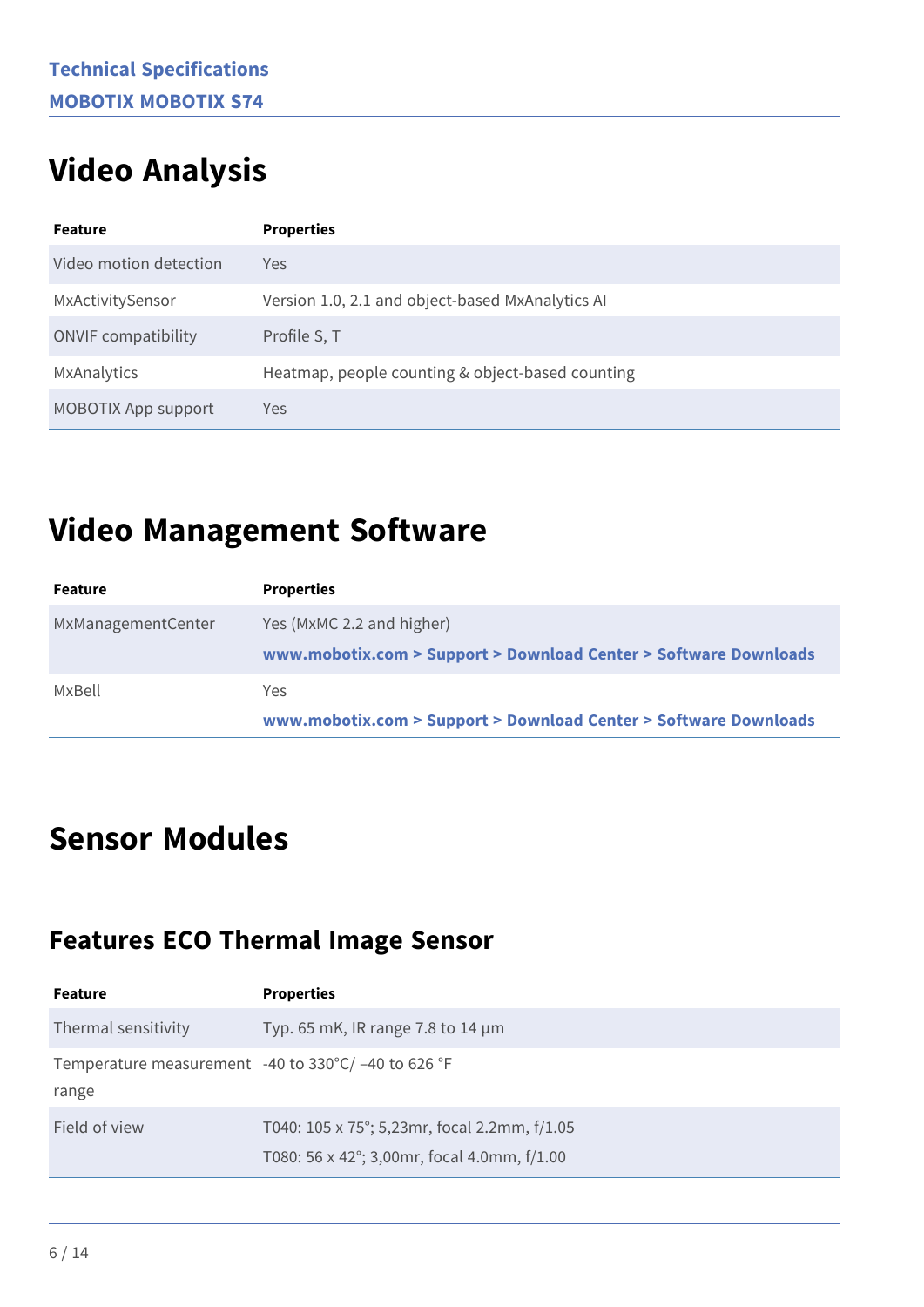| <b>Feature</b>        | <b>Properties</b>                                                                                                                    |
|-----------------------|--------------------------------------------------------------------------------------------------------------------------------------|
| Thermal image sensor  | Uncooled microbolometer,<br>CIF: 320 x 240 pixels                                                                                    |
| <b>Dimensions</b>     | 58 x 42.5 mm (dia. 50 mm), 65g                                                                                                       |
| Pixel pitch           | $12 \mu m$                                                                                                                           |
| Max. image size       | Can be scaled up to 3072 x 2048 (6MP), automatically scaled to size of MX<br>Sensor module                                           |
| Max. frame rate       | 9 fps (when displaying an Mx Sensor module and a thermal sensor module, the<br>overall frame rate of the camera is reduced to 9 fps) |
| Operating temperature | -40° to +65°C / 40° to 149°F;<br>5% to 95% non-condensing                                                                            |
| Power consumption     | 600mW                                                                                                                                |
| IP rating             | <b>IP66</b>                                                                                                                          |
| IK rating             | IK04                                                                                                                                 |
| Material              | PBT-30GF (housing); Chalcogenide (lens)                                                                                              |
| Software (included)   | Video management software MxManagementCenter                                                                                         |

#### **Dimensions of Sensor Modules**

| <b>Dimensions</b> | 58 x 42,5 (50 mm) |
|-------------------|-------------------|
| (height x width)  |                   |

#### **Weight Sensor Modules**

| <b>Sensor Module</b>           | Weight    |
|--------------------------------|-----------|
| <b>Standard Sensor Modules</b> | max. 150g |
| <b>Functional Modules</b>      | max. 150g |
| <b>Thermal Sensor Module</b>   | 380g      |
| <b>PTMount Thermal</b>         | 890g      |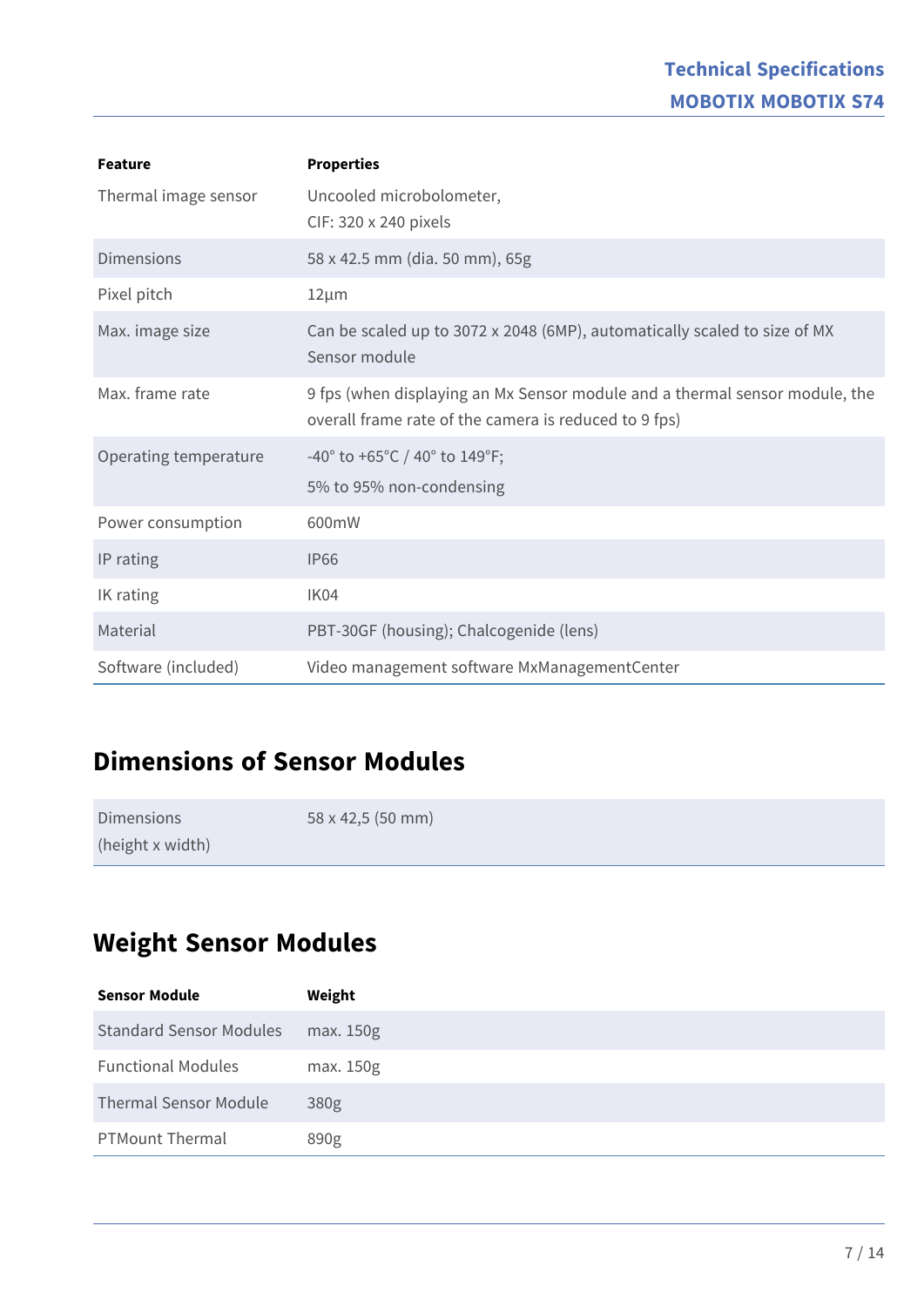#### **Supported Sensor Modules**

| <b>Sensor Module</b>                                              | <b>Order Code</b>                                                          |
|-------------------------------------------------------------------|----------------------------------------------------------------------------|
| Sensor module with standard 45° lens                              | Mx-O-M7SA-8DN100<br>Mx-O-M7SA-8D100<br>Mx-O-M7SA-8N100<br>Mx-O-M7SA-4DN100 |
| Sensor module with tele lens 30°                                  | Mx-O-M7SA-8DN150<br>Mx-O-M7SA-8D150<br>Mx-O-M7SA-8N150<br>Mx-O-M7SA-4DN150 |
| Sensor module with tele lens 15°                                  | Mx-O-M7SA-8DN280<br>Mx-O-M7SA-8D280<br>Mx-O-M7SA-8N280<br>Mx-O-M7SA-4DN280 |
| Sensor module with wide angle lens 60°                            | Mx-O-M7SA-8DN080<br>Mx-O-M7SA-8D080<br>Mx-O-M7SA-8N080<br>Mx-O-M7SA-4DN080 |
| Sensor module with super wide angle lens 95°                      | Mx-O-M7SA-8DN050<br>Mx-O-M7SA-8D050<br>Mx-O-M7SA-8N050<br>Mx-O-M7SA-4DN050 |
| Sensor module with ultra wide angle lens 120° 4K Mx-O-M7SA-8DN040 | Mx-O-M7SA-8D040<br>Mx-O-M7SA-8N040<br>Mx-O-M7SA-4DN040                     |

For a complete list of lenses for MOBOTIX cameras, please see the Lens Table document for MOBOTIX 7 models on **[www.mobotix.com > Support > Download Center > Marketing & Documentation > Lens Table](https://www.mobotix.com/support/download-center/documenation/lens-table)**.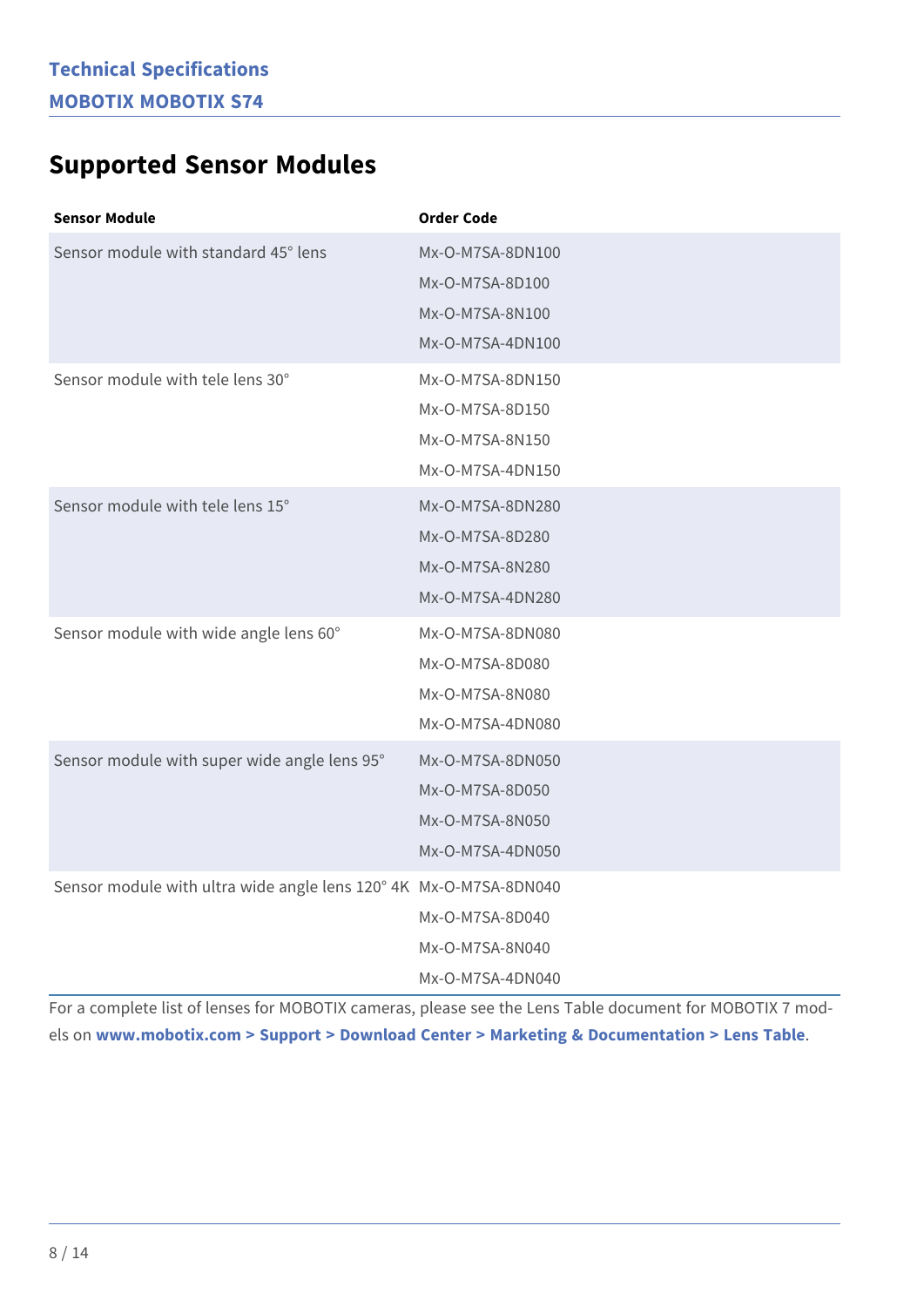#### **Supported Thermal Sensor Modules**

| <b>Sensor module</b>                                              | Order code         |
|-------------------------------------------------------------------|--------------------|
| CIF Thermal 45° x 35°                                             | MX-O-M7SB-336TS100 |
| CIF Thermal 25° x 19°                                             | Mx-O-M7SB-336TS150 |
| CIF Thermal 17° x 13°                                             | Mx-O-M7SB-336TS280 |
| <b>CIF Thermal Radiometry</b><br>$45^\circ \times 35^\circ$       | Mx-O-M7SB-336RS100 |
| <b>CIF Thermal Radiometry</b><br>$25^{\circ} \times 19^{\circ}$ , | Mx-O-M7SB-336RS150 |
| <b>CIF Thermal Radiometry</b><br>$17^\circ \times 13^\circ$       | Mx-O-M7SB-336RS280 |
| ECO CIF Thermal 105°x75°                                          | Mx-O-M7SA-320T040  |
| ECO CIF Thermal 56°x42°                                           | Mx-O-M7SA-320T080  |
| VGA Thermal 90° x 69°                                             | Mx-O-M7SB-640TS050 |
| VGA Thermal 69° x 56°                                             | Mx-O-M7SB-640TS080 |
| VGA Thermal 45° x 37°                                             | Mx-O-M7SB-640TS100 |
| VGA Thermal 30° x 26°                                             | Mx-O-M7SB-640TS150 |
| VGA Thermal Radiometry<br>$90^\circ \times 69^\circ$              | Mx-O-M7SB-640RS050 |
| VGA Thermal Radiometry<br>69° x 56°                               | Mx-O-M7SB-640RS080 |
| <b>VGA Thermal Radiometry</b><br>45° x 37°                        | Mx-O-M7SB-640RS100 |
| VGA Thermal Radiometry<br>30° x 26°                               | Mx-O-M7SB-640RS150 |

The **Thermal Radiometry** variants automatically alarm when the temperature exceeds or falls below defined limits. This is crucial for the detection of fire or heat sources. Up to 20 different temperature events can be configured simultaneously in so-called TR windows or over the complete sensor image over a temperature range of –40 to 550 °C/–40 to 1022 °F .

The **Thermal** variants only measure in the center of the image (2x2 pixel spotmeter.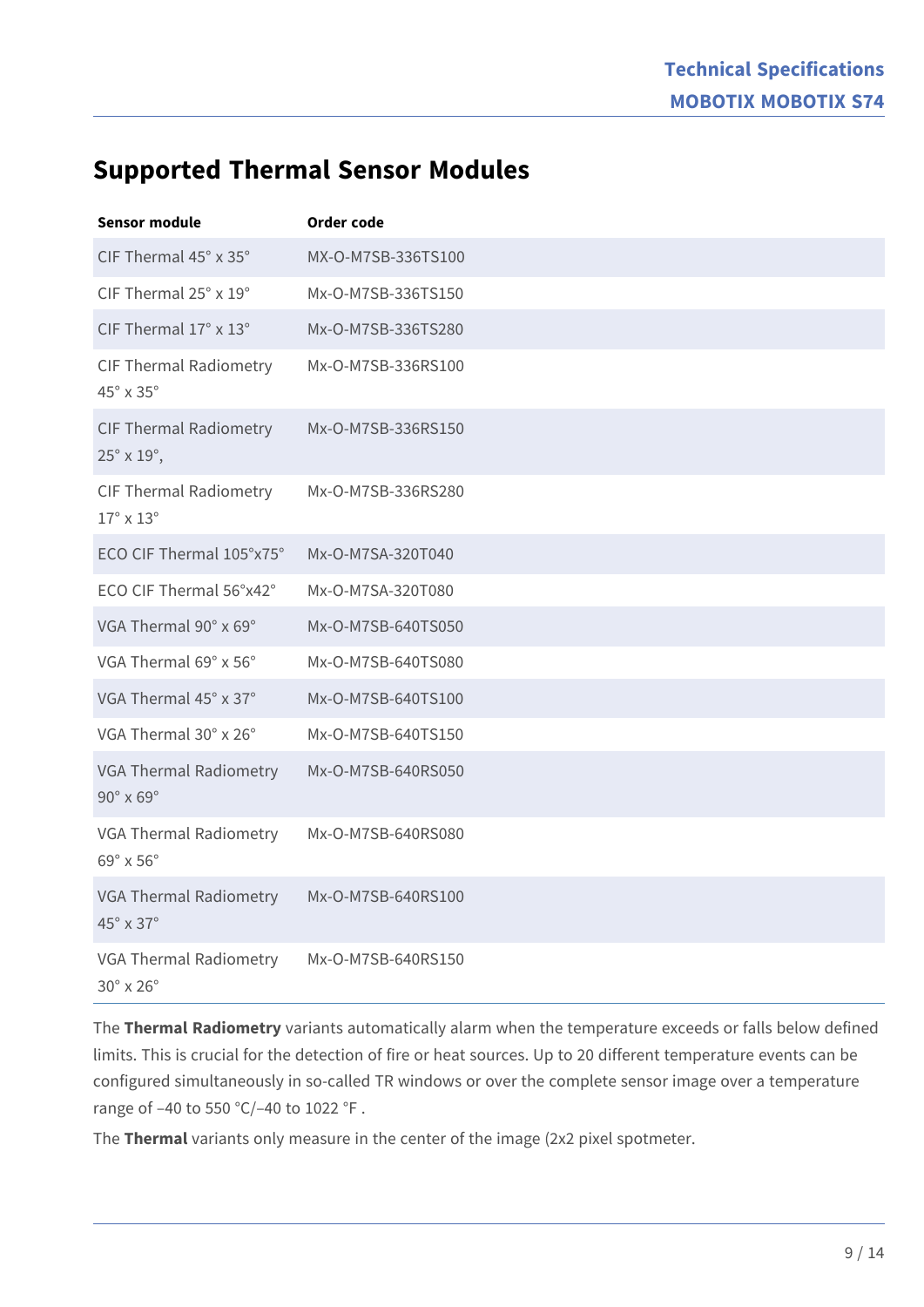### **Features Thermal Image Sensors**

| <b>Feature</b>        | <b>Properties</b>                                                                                                                                                                                                                                                                                                                                                              |
|-----------------------|--------------------------------------------------------------------------------------------------------------------------------------------------------------------------------------------------------------------------------------------------------------------------------------------------------------------------------------------------------------------------------|
| Thermal sensitivity   | Typ. 50 mK, IR range 7.5 to 13.5 μm                                                                                                                                                                                                                                                                                                                                            |
| range                 | Temperature measurement -40 to 550 °C/-40 to 1022 °F                                                                                                                                                                                                                                                                                                                           |
| Thermal image sensor  | Uncooled microbolometer,<br>CIF: 336 x 256 pixels / VGA: 640 x 480                                                                                                                                                                                                                                                                                                             |
| <b>Dimensions</b>     | PT mount Thermal 336/640: 98.5mm x 106mm diam, 620g (including PT Mount)<br>Sensor module alone: 73mm (+4.4mm front glass) x 57mm diam (63mm front<br>glass), 310g                                                                                                                                                                                                             |
| Max. image size       | Can be scaled up to 3072 x 2048 (6MP), automatically scaled to size of MX<br>sensor module                                                                                                                                                                                                                                                                                     |
| Max. frame rate       | 9fps (-FAST version 25/30fps on request)                                                                                                                                                                                                                                                                                                                                       |
| Pixel pitch           | $17 \mu m$                                                                                                                                                                                                                                                                                                                                                                     |
| Field of view         | 336 xx 100: 45° x 35°; 2.27mr, focal 7.5mm, f/1.25<br>336 xx 150: 25° x 19°; 1.31mr, focal 13mm, f/1.25<br>336 xx 280: 17° x 13°; 0.90mr, focal 19mm, f/1.25<br>640 xx 050: 90° x 69°; 2.27mr, focal 7.5mm, f/1.4<br>640 xx 080: 69° x 56°; 1.89mr, focal 9mm, f/1.4<br>640 xx 100: 45° x 37°; 1.31mr, focal 13mm, f/1.25<br>640 xx 150: 32° x 26°; 0.90mr, focal 19mm, f/1.25 |
| Operating temperature | -40° to +65°C / 40° to 149°F;<br>5% to 95% non-condensing                                                                                                                                                                                                                                                                                                                      |
| Power consumption     | CIF: 1W<br><b>VGA: 1.2W</b>                                                                                                                                                                                                                                                                                                                                                    |
| IP rating             | <b>IP67</b>                                                                                                                                                                                                                                                                                                                                                                    |
| IK rating             | IK04                                                                                                                                                                                                                                                                                                                                                                           |
| Material              | PBT-30GF (housing); Germanium (lens)                                                                                                                                                                                                                                                                                                                                           |
| Software (included)   | Video management software MxManagementCenter                                                                                                                                                                                                                                                                                                                                   |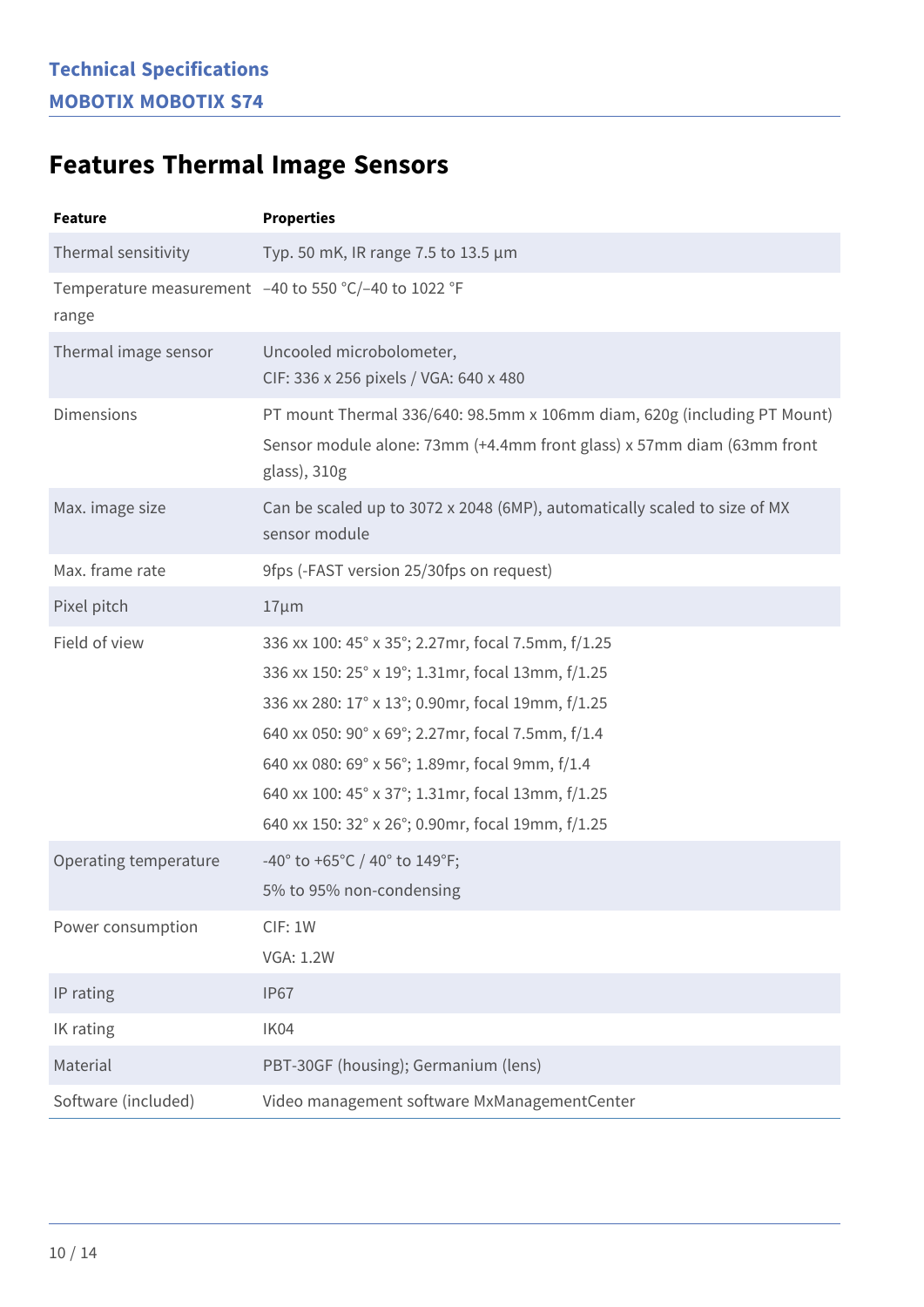### **Functional Modules**

| <b>Functional Module</b>                   | <b>Order Code</b> | Remark                                                              |
|--------------------------------------------|-------------------|---------------------------------------------------------------------|
| Audio module                               |                   | via IO Interface Board                                              |
| Audio module                               | Mx-F-AUDA         | Audio module with microphone and<br>speaker                         |
| Functional MultiSense mod- Mx-F-MSA<br>ule |                   | with PIR sensor, temperature sensor, illu-<br>mination sensor       |
| Functional IR Light mod-<br>ules           | Mx-F-IRA-W        | for Super Wide-Angle Lens Sensor Mod-<br>ules 95°                   |
|                                            | Mx-F-IRA-S        | for Standard & Wide-Angle Lens Sensor<br>Modules 45° and 60°        |
|                                            | Mx-F-IRA-T        | for Tele Lens Sensor Modules 15° and 30°                            |
|                                            |                   | Power consumption IR Light Modules:<br>4,2 W at 100% brightness.    |
| White Light Modules                        | Mx-F-WLA-W        | for Super Wide-Angle Lens Sensor Mod-<br>ules 95°                   |
|                                            | Mx-F-WLA-S        | for Standard & Wide-Angle Lens Sensor<br>Modules 45° and 60°        |
|                                            | Mx-F-WLA-T        | for Tele Lens Sensor Modules 15° and 30°                            |
|                                            |                   | Power consumption White Light Modules:<br>3,2 W at 100% brightness. |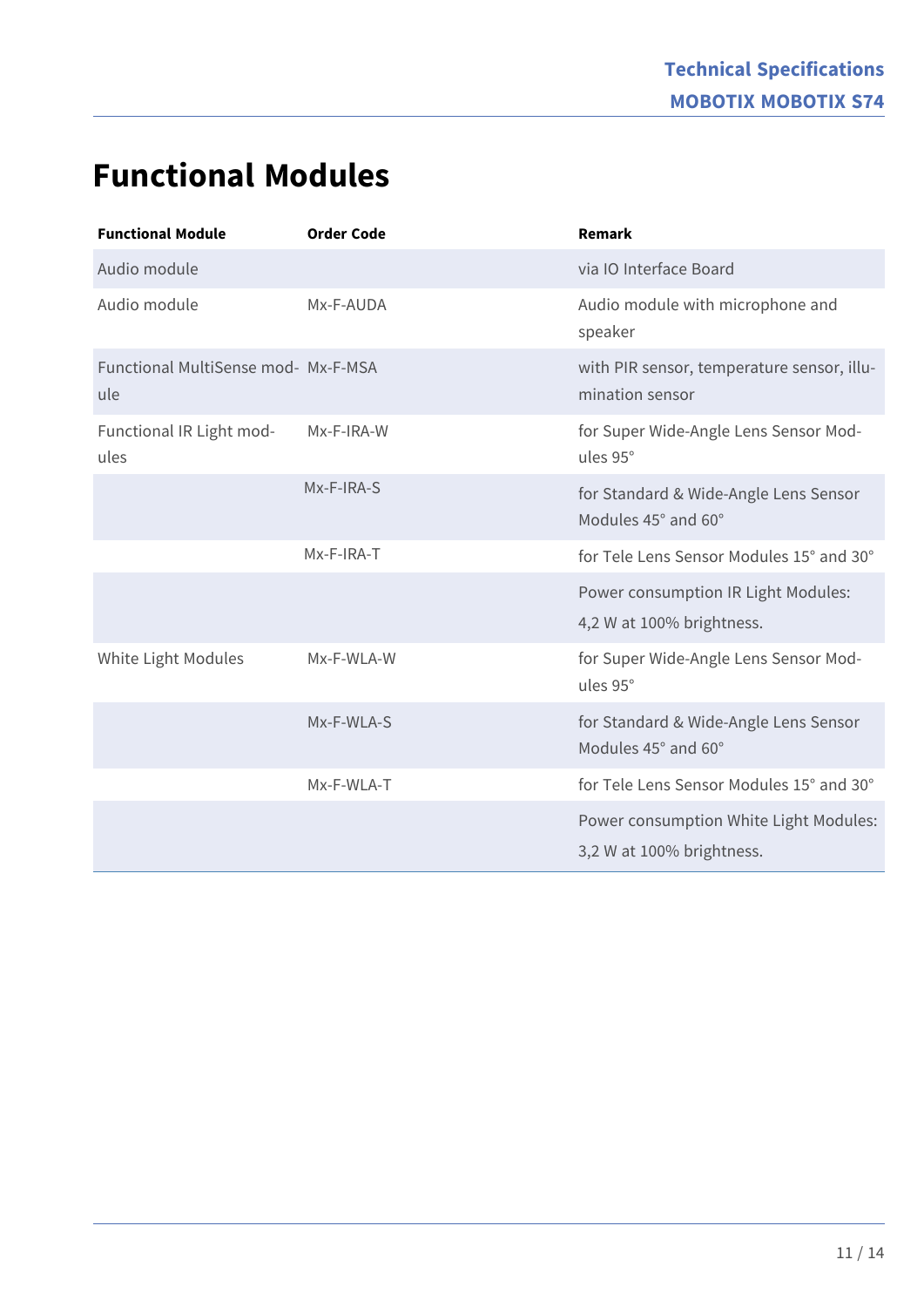### **Interface Slide in Boards**

#### **S74 Network Slide in Board with RJ45 socket**

| Order Code   | $Mx-F-S7A-RJ45$                 |
|--------------|---------------------------------|
| Power Supply | PoE Plus (802.3at-2009)/Class 4 |
| Network      | RJ45 / Ethernet 1000Base-T      |

#### **S74 Network Slide in Board with LSA terminal**

| Order Code   | Mx-F-S7A-LSA                    |
|--------------|---------------------------------|
| Power Supply | PoE Plus (802.3at-2009)/Class 4 |
| Network      | LSA / Ethernet 1000Base-T       |

#### **S74 Network Slide in Board with RJ45 and VDC power supply**

| Order Code   | Mx-F-S7A-RJ45-VDC                      |
|--------------|----------------------------------------|
| Power Supply | 12-24 V DC only - recommended 2,5-1,5A |
| Network      | RJ45 / Ethernet 1000Base-T             |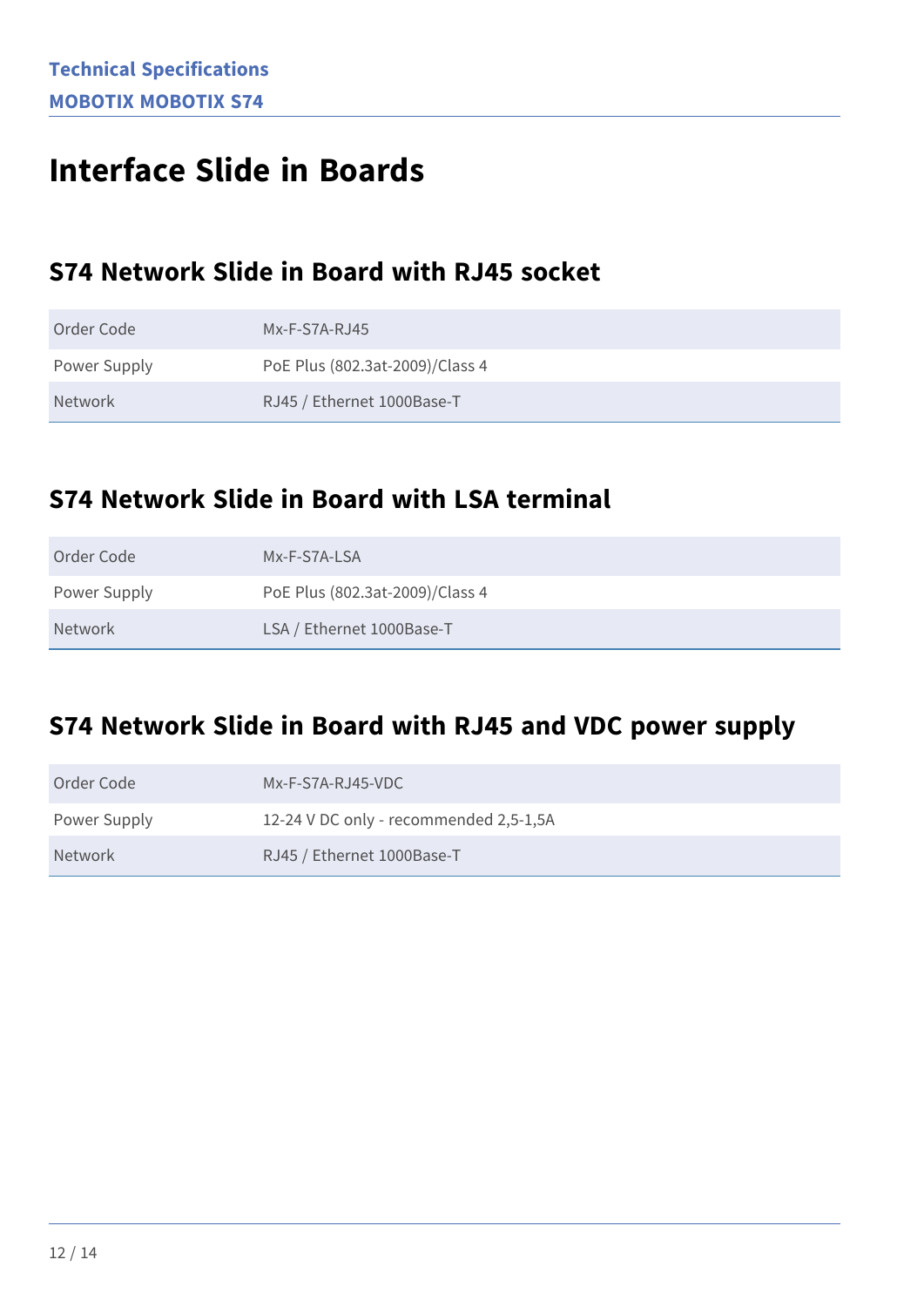## **Dimensions**

**NOTE!** Download the drilling template from the section or on the MOBOTIX website: **[www.mobotix.com >](https://www.mobotix.com/drilling-templates)  [Support > Download Center > Marketing & Documentation > Drilling Templates](https://www.mobotix.com/drilling-templates)**.

**CAUTION!** Always print or copy the drilling template at 100% of the original size!



**Fig. 1: MOBOTIX S74: All measurements in mm**